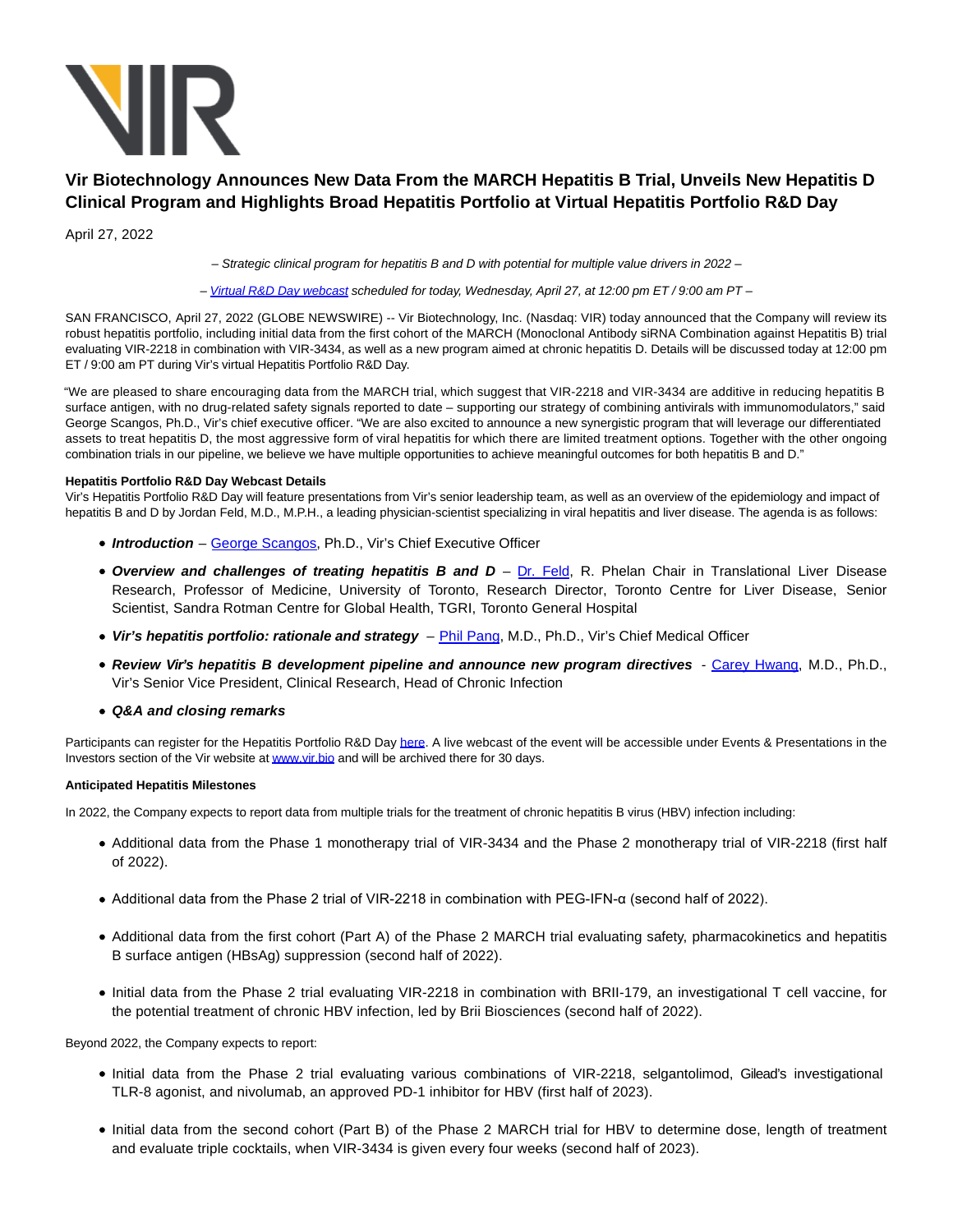- Initial data from a Phase 2 viremic trial (STRIVE/THRIVE) of VIR-2218 in combination with VIR-3434 in the second half of 2023, following trial initiation in the second half of 2022.
- Initial data from a Phase 2 trial of VIR-2218 in combination with VIR-3434 for the treatment of HDV in 2023, following trial initiation in the second half of 2022.

# **Recent Publications**

The Company recently sponsored a [Nature Outlook Supplement](https://www.globenewswire.com/Tracker?data=ObQ-trIt-6IwWpyqkS3Xyo0ramu3NP620dQFn155KfVHVyh-n-BMbBFumxEO0ANWU9REXumUEcR7rXHxaBA25B-xVouYseE691TaGa7bhOObtKNCgZ1MXAw35St0nMPNrQcVMGpPF5wF4ZV61ynY4A==) titled "The Push to Eliminate a Viral Liver Disease." This special edition, focused on chronic HBV, features independent news features and commentary pieces from leading academics focused on the latest advances in treatment, efforts to improve diagnosis and screening, and why equitable access to treatments and prevention methods will be central to eradicating HBV by 2030.

# **About Chronic Hepatitis B and D**

Chronic hepatitis B virus (HBV) infection remains an urgent global public health challenge associated with significant morbidity and mortality. Approximately 300 million people around the world are living with HBV and approximately 900,000 of them die from associated complications each year. These patients are significantly underserved by existing therapies with low functional cure rates, lifelong daily therapy and poor tolerability.

Hepatitis D virus (HDV) infection occurs as a simultaneous co-infection or super-infection with HBV. An estimated 12 million patients globally are infected with HDV, representing approximately 5% of those infected with HBV. HDV-HBV co-infection is considered the most severe form of chronic viral hepatitis due to more rapid progression towards hepatocellular carcinoma and liver-related death.

## **About VIR-2218**

VIR-2218 is an investigational subcutaneously administered HBV-targeting siRNA that has the potential to stimulate an effective immune response and have direct antiviral activity against HBV. It is the first siRNA in the clinic to include Enhanced Stabilization Chemistry Plus (ESC+) technology to enhance stability and minimize off-target activity, which potentially can result in an increased therapeutic index. VIR-2218 is the first asset in the Company's collaboration with Alnylam Pharmaceuticals, Inc. to enter clinical trials.

## **About VIR-3434**

VIR-3434 is an investigational subcutaneously administered HBV-neutralizing monoclonal antibody designed to block entry of all 10 genotypes of HBV into hepatocytes and also to reduce the level of virions and subviral particles in the blood. VIR-3434, which incorporates Xencor's Xtend™ and other Fc technologies, has been engineered to potentially function as a T cell vaccine against HBV in infected patients, as well as to have an extended half-life.

## **About Vir Biotechnology**

Vir Biotechnology is a commercial-stage immunology company focused on combining immunologic insights with cutting-edge technologies to treat and prevent serious infectious diseases. Vir has assembled four technology platforms that are designed to stimulate and enhance the immune system by exploiting critical observations of natural immune processes. Its current development pipeline consists of product candidates targeting COVID-19, hepatitis B virus, influenza A and human immunodeficiency virus. Vir routinely posts information that may be important to investors on its website.

## **Forward-Looking Statements**

This press release contains forward-looking statements within the meaning of the Private Securities Litigation Reform Act of 1995. Words such as "may," "will," "potential," "aim," "expect," "promise," "goal," "anticipate," "could" and similar expressions (as well as other words or expressions referencing future events, conditions or circumstances) are intended to identify forward-looking statements. These forward-looking statements are based on Vir's expectations and assumptions as of the date of this press release. Each of these forward-looking statements involves risks and uncertainties. Actual results may differ materially from these forward-looking statements. Forward-looking statements contained in this press release include, but are not limited to, statements regarding the data from its VIR-2218 and VIR-3434 clinical trials, the ability of VIR-2218 and VIR-3434 (as monotherapies or combination therapies) to treat and/or prevent chronic HBV infection, initial data from the combination of VIR-2218 with TLR-8 agonist and nivolumab, Brii Biosciences Phase 2 trial evaluating VIR-2218 in a combination trial with BRII-179, the timing, design and enrollment plans for the Phase 2 MARCH trial and Vir's plans for its HDV program. Many factors may cause differences between current expectations and actual results, including unexpected safety or efficacy data or results observed during clinical trials, difficulties in obtaining regulatory approval, difficulties in collaborating with other companies, challenges in accessing manufacturing capacity, clinical site activation rates or clinical trial enrollment rates that are lower than expected, successful development and/or commercialization of alternative product candidates by Vir's competitors, changes in expected or existing competition, delays in or disruptions to Vir's business or clinical trials due to the COVID-19 pandemic, geopolitical changes (including the ongoing conflict between Russia and the Ukraine) or other external factors and unexpected litigation or other disputes. Drug development and commercialization involve a high degree of risk, and only a small number of research and development programs result in commercialization of a product. Results in early-stage clinical trials may not be indicative of full results or results from later stage or larger scale clinical trials and do not ensure regulatory approval. You should not place undue reliance on these statements, or the scientific data presented. Other factors that may cause actual results to differ from those expressed or implied in the forward-looking statements in this press release are discussed in Vir's filings with the U.S. Securities and Exchange Commission, including the section titled "Risk Factors" contained therein. Except as required by law, Vir assumes no obligation to update any forward-looking statements contained herein to reflect any change in expectations, even as new information becomes available.

This press release contains hyperlinks to third-party information. Such information is not deemed to be incorporated by reference in this press release. Vir disclaims responsibility for such third-party information.

Contacts:

Investors Heather Rowe Armstrong